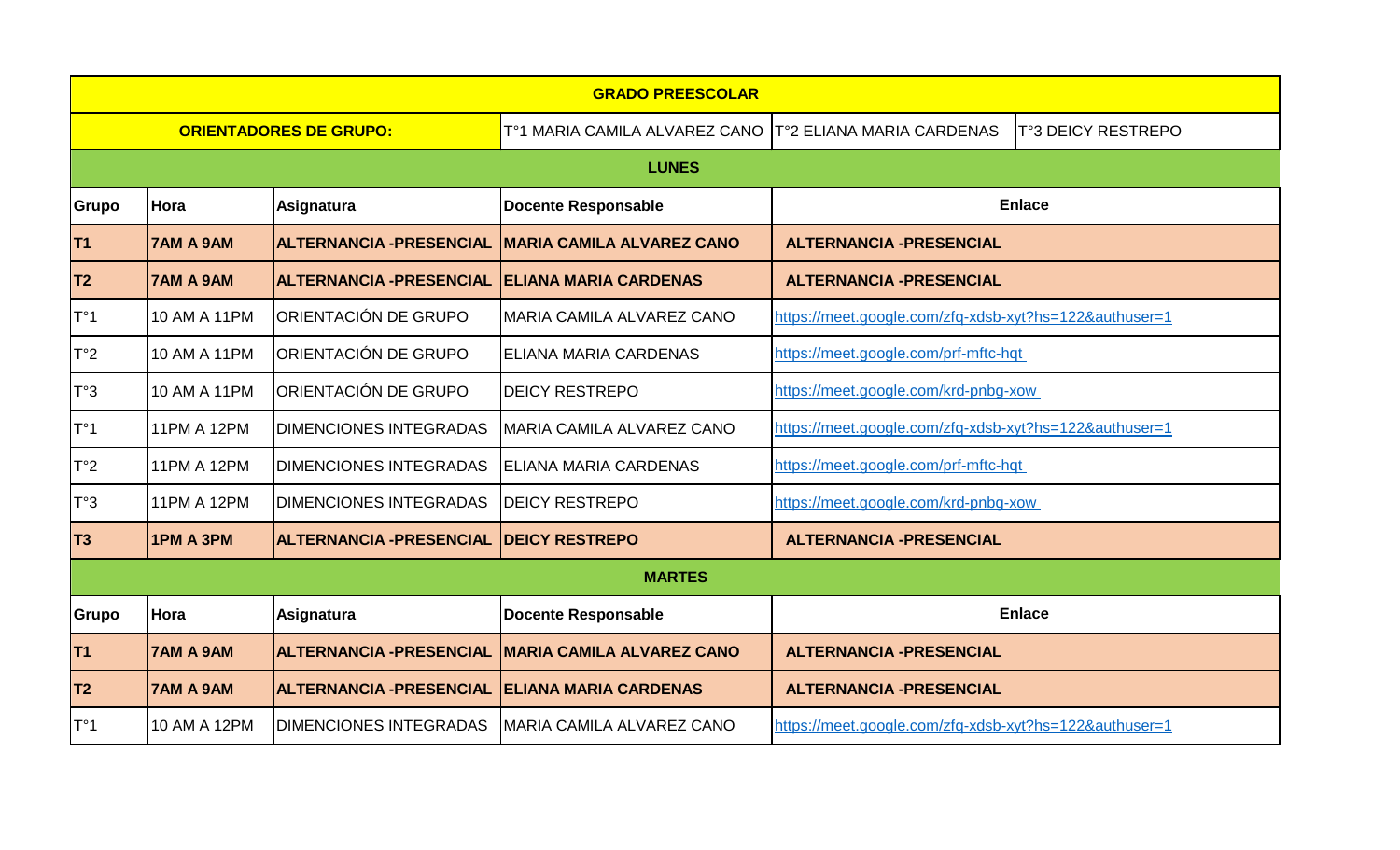| T°2              | 10 AM A 12PM       | <b>DIMENCIONES INTEGRADAS</b>   | IELIANA MARIA CARDENAS           | https://meet.google.com/prf-mftc-hqt                   |  |  |  |
|------------------|--------------------|---------------------------------|----------------------------------|--------------------------------------------------------|--|--|--|
| $T^{\circ}3$     | <b>11 AM A 1PM</b> | <b>DIMENCIONES INTEGRADAS</b>   | <b>IDEICY RESTREPO</b>           | https://meet.google.com/krd-pnbg-xow                   |  |  |  |
| T <sub>3</sub>   | 1PM A 3PM          | <b>ALTERNANCIA - PRESENCIAL</b> | <b>DEICY RESTREPO</b>            | <b>ALTERNANCIA -PRESENCIAL</b>                         |  |  |  |
| <b>MIÉRCOLES</b> |                    |                                 |                                  |                                                        |  |  |  |
| Grupo            | Hora               | Asignatura                      | <b>Docente Responsable</b>       | <b>Enlace</b>                                          |  |  |  |
| T <sub>1</sub>   | <b>7AM A 9AM</b>   | <b>ALTERNANCIA - PRESENCIAL</b> | <b>MARIA CAMILA ALVAREZ CANO</b> | <b>ALTERNANCIA -PRESENCIAL</b>                         |  |  |  |
| T <sub>2</sub>   | <b>7AM A 9AM</b>   | <b>ALTERNANCIA -PRESENCIAL</b>  | <b>ELIANA MARIA CARDENAS</b>     | <b>ALTERNANCIA -PRESENCIAL</b>                         |  |  |  |
| $T^{\circ}1$     | 10 AM A 12PM       | <b>DIMENCIONES INTEGRADAS</b>   | MARIA CAMILA ALVAREZ CANO        | https://meet.google.com/zfq-xdsb-xyt?hs=122&authuser=1 |  |  |  |
| $T^{\circ}2$     | 10 AM A 12PM       | <b>DIMENCIONES INTEGRADAS</b>   | ELIANA MARIA CARDENAS            | https://meet.google.com/prf-mftc-hqt                   |  |  |  |
| T°3              | <b>11 AM A 1PM</b> | <b>DIMENCIONES INTEGRADAS</b>   | <b>DEICY RESTREPO</b>            | https://meet.google.com/krd-pnbg-xow                   |  |  |  |
| T <sub>3</sub>   | 1PM A 3PM          | <b>ALTERNANCIA - PRESENCIAL</b> | <b>DEICY RESTREPO</b>            | <b>ALTERNANCIA -PRESENCIAL</b>                         |  |  |  |
| <b>JUEVES</b>    |                    |                                 |                                  |                                                        |  |  |  |
| Grupo            | Hora               | Asignatura                      | <b>Docente Responsable</b>       | <b>Enlace</b>                                          |  |  |  |
| <b>T1</b>        | <b>7AM A 9AM</b>   | <b>ALTERNANCIA - PRESENCIAL</b> | <b>MARIA CAMILA ALVAREZ CANO</b> | <b>ALTERNANCIA -PRESENCIAL</b>                         |  |  |  |
| T <sub>2</sub>   | <b>7AM A 9AM</b>   | <b>ALTERNANCIA -PRESENCIAL</b>  | <b>ELIANA MARIA CARDENAS</b>     | <b>ALTERNANCIA - PRESENCIAL</b>                        |  |  |  |
| $T^{\circ}1$     | 10 AM A 12PM       | <b>DIMENCIONES INTEGRADAS</b>   | MARIA CAMILA ALVAREZ CANO        | https://meet.google.com/zfq-xdsb-xyt?hs=122&authuser=1 |  |  |  |
| $T^{\circ}2$     | 10 AM A 12PM       | <b>DIMENCIONES INTEGRADAS</b>   | <b>ELIANA MARIA CARDENAS</b>     | https://meet.google.com/prf-mftc-hqt                   |  |  |  |
| T°3              | <b>11 AM A 1PM</b> | <b>DIMENCIONES INTEGRADAS</b>   | <b>DEICY RESTREPO</b>            | https://meet.google.com/krd-pnbg-xow                   |  |  |  |